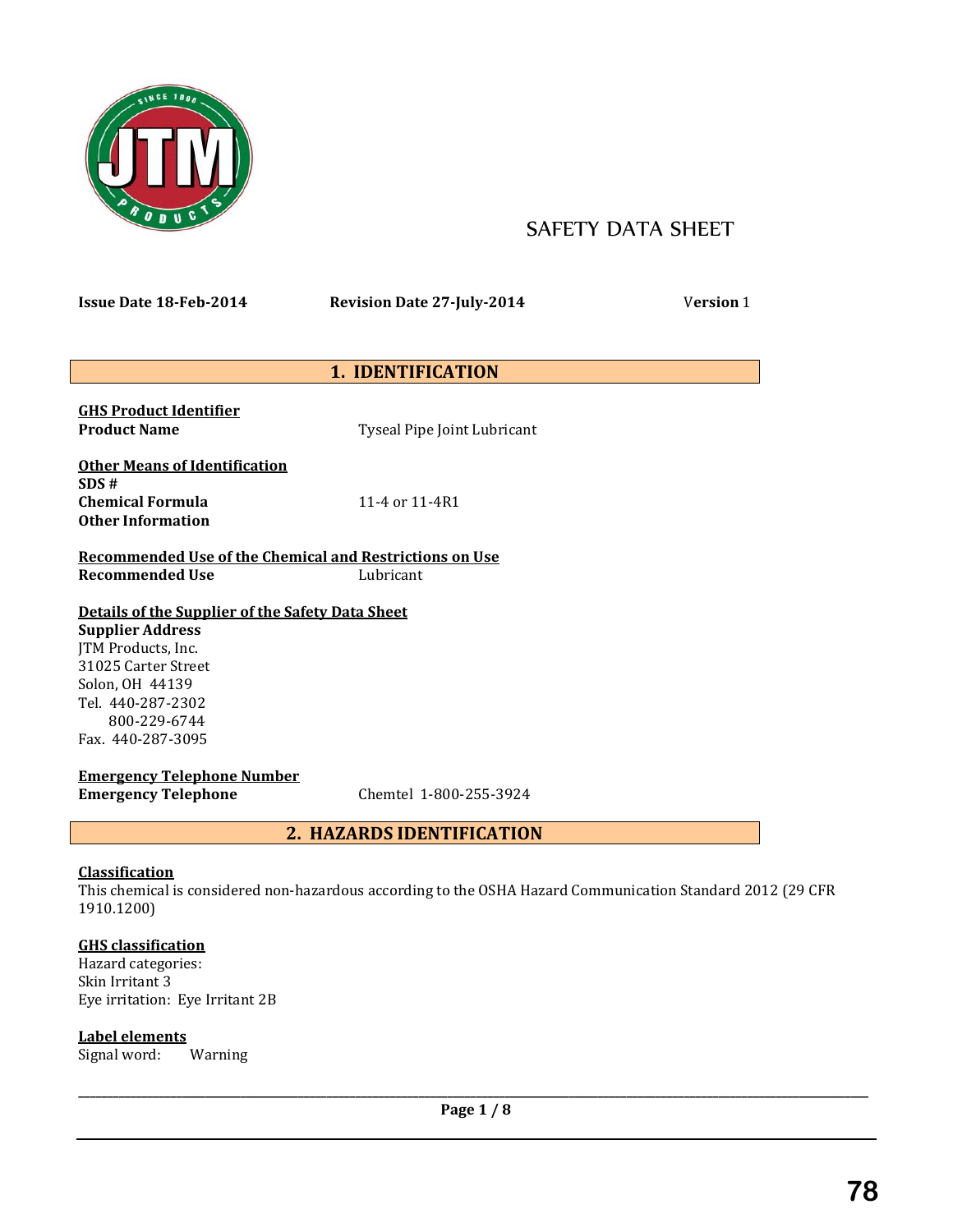#### **Hazard statements**

- H316 Causes mild skin irritation.
- H320 Causes eye irritation.

#### **Precautionary statements**

| P <sub>264</sub> | Wash skin thoroughly after handling.                                                |
|------------------|-------------------------------------------------------------------------------------|
| P332+P313        | If skin irritation occurs: Get medical advice/attention.                            |
| P305+P351+P338   | IF IN EYES: Rinse cautiously with water for several minutes. Remove contact lenses, |
|                  | if present and easy to do. Continue rinsing.                                        |
| P337+P313        | If eye irritation persists: Get medical advice/attention.                           |
|                  |                                                                                     |

## **3. COMPOSITION/INFORMATION ON INGREDIENTS**

The product contains no substances which at their given concentration, are considered to be hazardous to health.

| Components    |                                                     |          |
|---------------|-----------------------------------------------------|----------|
| CAS No.       | <b>Chemical Name</b>                                | Quantity |
|               |                                                     |          |
| 68606-06-4    | Mixed sodium and potassium salts of tall oil (soap) | 15-25%   |
| <b>EINECS</b> |                                                     |          |
| 271-723-9     |                                                     |          |

Where range is displayed, the exact percentage (concentration) of composition has been withheld as a trade secret.

## **4. FIRST AID MEASURES**

| <b>First Aid Measures</b> |                                                                                                                                                                             |
|---------------------------|-----------------------------------------------------------------------------------------------------------------------------------------------------------------------------|
| <b>Inhalation</b>         | Move to fresh air. If symptoms persist, call a physician                                                                                                                    |
| Eye contact               | Rinse thoroughly with plenty of water for at least 15 minutes, lifting lower and upper eyelids.<br>If symptoms persist, call a physician.                                   |
| Ingestion                 | Do NOT induce vomiting. Drink plenty of water. Rinse mouth. Never give anything by mouth<br>to an unconscious person. Call a physician or poison control center immediately |
| <b>Skin Contact</b>       | Wash off immediately with soap and water. If skin irritation persists, call a physician.                                                                                    |

#### **Most Important Symptoms and Effects, Both Acute and Delayed**

#### **Symptoms**

Direct contact with eyes may cause temporary irritation. Prolonged or repeated skin contact may cause irritation.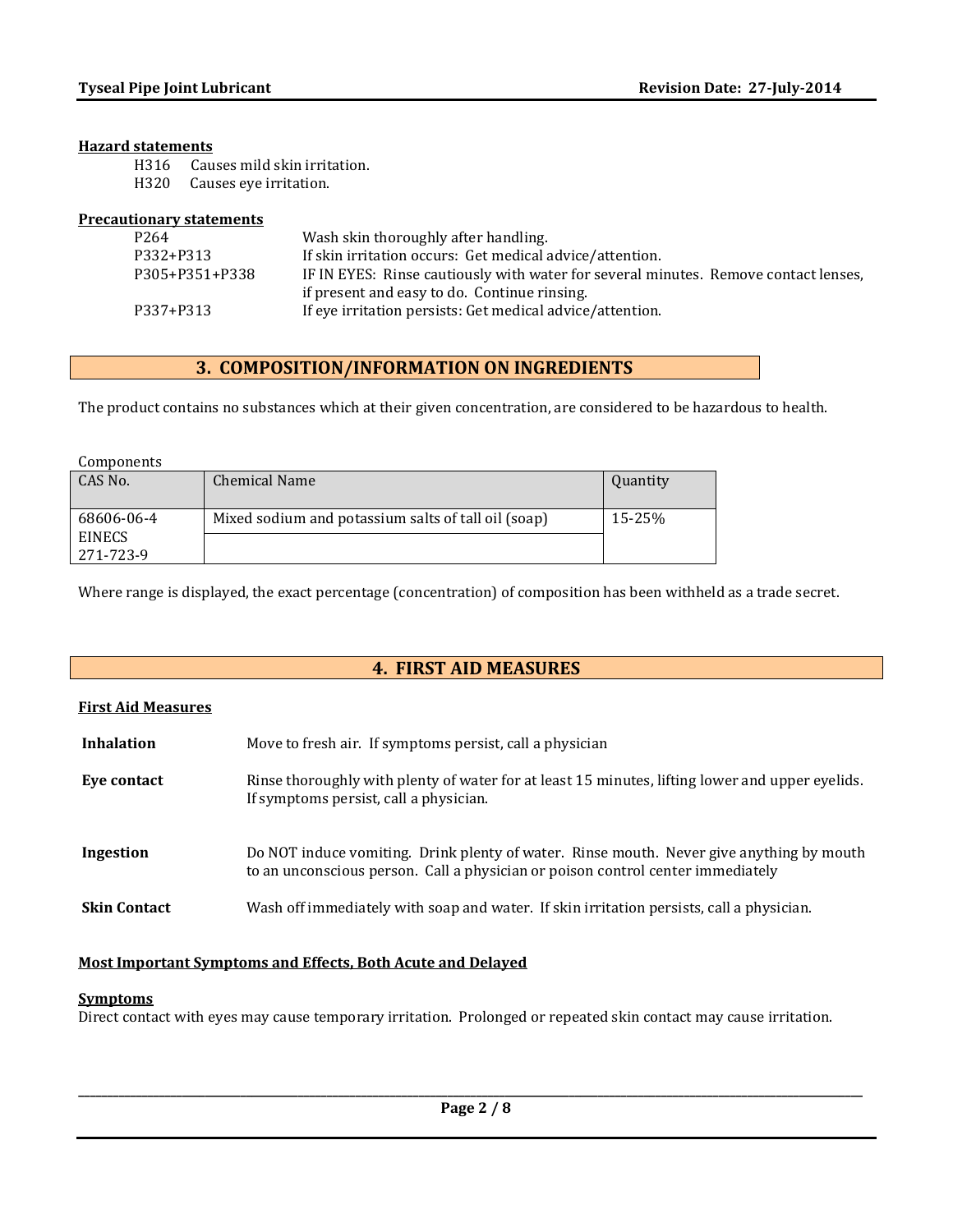#### **Indication of any Immediate Medical Attention and Special Treatment Needed**

**Note to Physicians** Treat symptomatically.

## **5. FIRE-FIGHTING MEASURES**

#### **Suitable Extinguishing Media**

Water. Water spray (fog). Alcohol resistant foam. Carbon dioxide (CO2). Dry chemical.

#### **Unsuitable Extinguishing Media**

CAUTION: Use of water spray when fighting fire may be inefficient.

#### **Specific Hazards Arising from the Chemical**

No information available.

#### **Hazardous Combustion Products**

Sensitivity to Mechanical Impact None Sensitivity to Static Discharge None

#### **Protective Equipment and Precautions for Firefighters**

As in any fire, wear self-contained breathing apparatus pressure-demand, MSHA/NIOSH (approved or equivalent) and full protective gear. Prevent runoff from fire control or dilution from entering streams, sewers, or drinking water supply.

## **6. ACCIDENTAL RELEASE MEASURES**

#### **Personal Precautions, Protective Equipment and Emergency Procedures**

| <b>Personal Precautions</b>                          | Avoid contact with the skin and the eyes. Evacuate personnel to safe areas. Use<br>personal protective equipment. Keep people away from and upwind of spill/leak.                                                                                                                      |  |  |
|------------------------------------------------------|----------------------------------------------------------------------------------------------------------------------------------------------------------------------------------------------------------------------------------------------------------------------------------------|--|--|
| <b>Environmental Precautions</b>                     | Prevent further leakage or spillage if safe to do so. Prevent product from entering<br>drains. Do not flush into surface water or sanitary sewer system. Prevent entry into<br>waterways, sewers, basements or confined areas. See Section 12 for additional<br>Ecological information |  |  |
| Methods and Material for Containment and Cleaning Up |                                                                                                                                                                                                                                                                                        |  |  |
| <b>Methods for Containment</b>                       | Dike to collect large liquid spills. Prevent leakage or spillage if safe to do so.                                                                                                                                                                                                     |  |  |
| <b>Methods for Cleaning Up</b>                       | Dam up. Soak up with inert absorbent material Place the bulk of any spilled material<br>into properly labeled containers. Rinse any remaining material to sewage treatment<br>facility. Clean up in accordance with all applicable regulations.                                        |  |  |

## **7. HANDLING AND STORAGE**

#### **Precautions for Safe Handling**

**Handling** Wear personal protective equipment. Avoid contact with skin, eyes and clothing. Do not breathe vapors or spray mist. Ensure adequate ventilation. Use only in area provided with appropriate exhaust ventilation. Do not eat, drink or smoke when using this product. Wash thoroughly after handling. Do not take internally.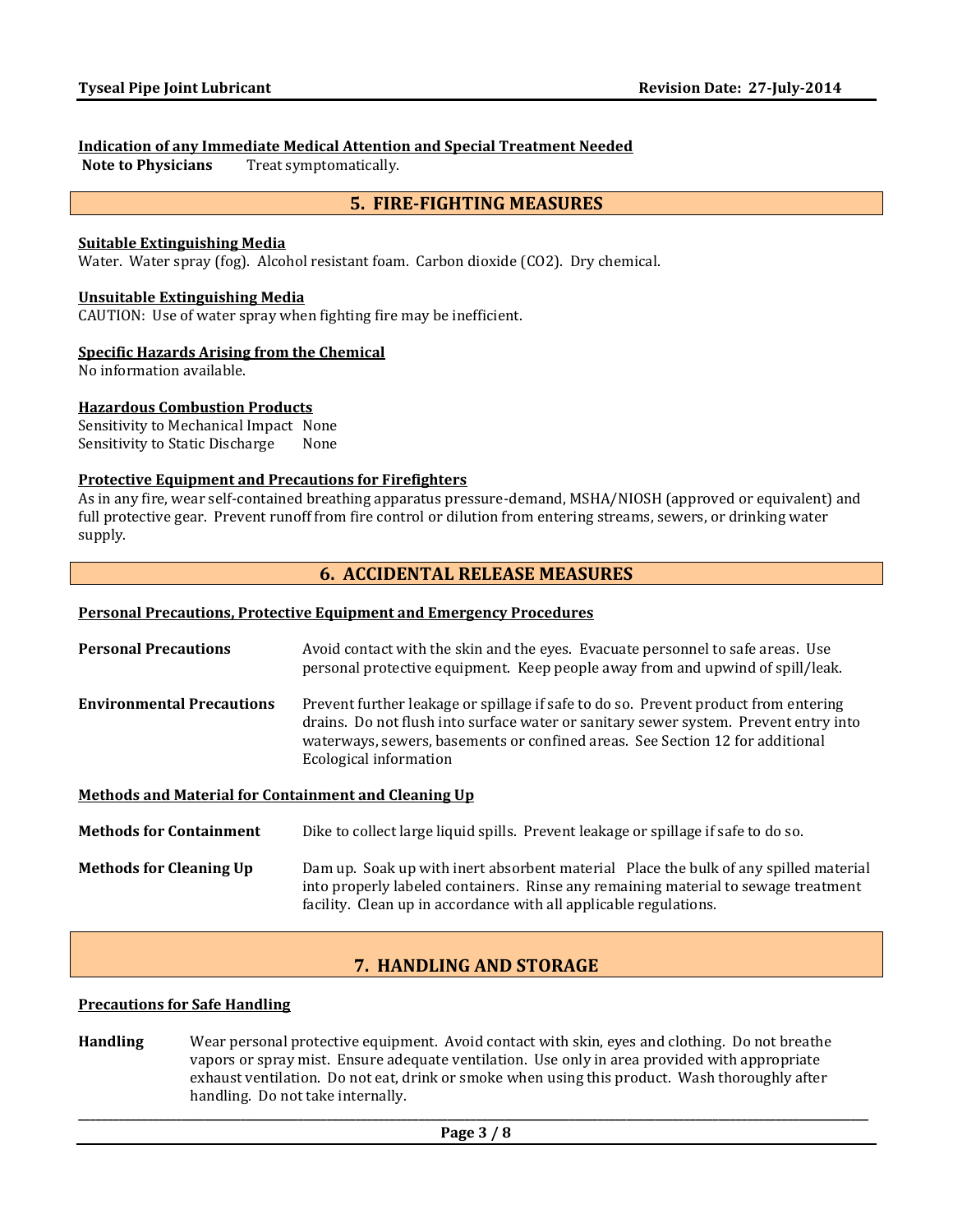#### **Conditions for Safe Storage, Including any Incompatibilities**

**Storage** Keep containers tightly closed in a dry, cool and well-ventilated place. Keep in properly labeled containers. Keep out of the reach of children.

**Incompatible Materials** Strong oxidizing agents. Strong bases

## **8. EXPOSURE CONTROLS/PERSONAL PROTECTION**

## **Control Parameters**

#### **Appropriate Engineering Controls**

| <b>Engineering Controls</b>                                                  | Eyewash stations                                                                                                                                                                                                                                                                                           | <b>Showers</b> | Ventilation systems.                                                                                                                                                                                                                                       |
|------------------------------------------------------------------------------|------------------------------------------------------------------------------------------------------------------------------------------------------------------------------------------------------------------------------------------------------------------------------------------------------------|----------------|------------------------------------------------------------------------------------------------------------------------------------------------------------------------------------------------------------------------------------------------------------|
| <b>Individual Protection Measures, such as Personal Protective Equipment</b> |                                                                                                                                                                                                                                                                                                            |                |                                                                                                                                                                                                                                                            |
| <b>Eye/Face Protection</b><br><b>Skin and Body Protection</b>                | Wear approved safety goggles.<br>prolonged or repeated skin contact.                                                                                                                                                                                                                                       |                | Lightweight protective clothing. Chemical resistant gloves, if needed, to avoid                                                                                                                                                                            |
| <b>Respiratory Protection</b>                                                | No special protective equipment required. If respirators are used, OSHA requires a<br>written respiratory program that includes at least: medical certification training, fit<br>testing, periodic environmental monitoring, maintenance, inspection, cleaning, and<br>convenient, sanitary storage areas. |                |                                                                                                                                                                                                                                                            |
| <b>General Hygiene Considerations</b>                                        |                                                                                                                                                                                                                                                                                                            |                |                                                                                                                                                                                                                                                            |
|                                                                              | recommended.                                                                                                                                                                                                                                                                                               |                | Always observe good personal hygiene measures, such as washing after handling the<br>material and before eating, drinking, and/or smoking. Do not eat, drink or smoke<br>when using this product. Regular cleaning of equipment, work area and clothing is |
| <b>Control Parameters</b>                                                    | N.A.                                                                                                                                                                                                                                                                                                       |                |                                                                                                                                                                                                                                                            |

## **9. PHYSICAL AND CHEMICAL PROPERTIES**

### **Information on Basic Physical and Chemical Properties**

| <b>Physical State</b><br>Appearance<br>Color | Paste<br>Off-White Paste<br>Off-white |                                      | 0dor | Odor threshold          | Bland<br>Not determined |
|----------------------------------------------|---------------------------------------|--------------------------------------|------|-------------------------|-------------------------|
| <b>Property</b>                              |                                       | <b>Values</b>                        |      | <b>Remarks - Method</b> |                         |
| pH                                           |                                       | $\approx 9$                          |      | 5% solution             |                         |
| Melting point/freezing point                 |                                       | $< 0^{\circ}$ C/ $< 32^{\circ}$ F    |      |                         |                         |
| Boiling point/boiling range                  |                                       | $> 104^{\circ}$ C/ $> 220^{\circ}$ F |      |                         |                         |
| Flash point                                  |                                       | $> 104^{\circ}$ C/ $> 220^{\circ}$ F |      |                         |                         |
| Evaporation rate                             |                                       | Not applicable                       |      |                         |                         |
| Flammability (solid, gas)                    |                                       | Not determined                       |      |                         |                         |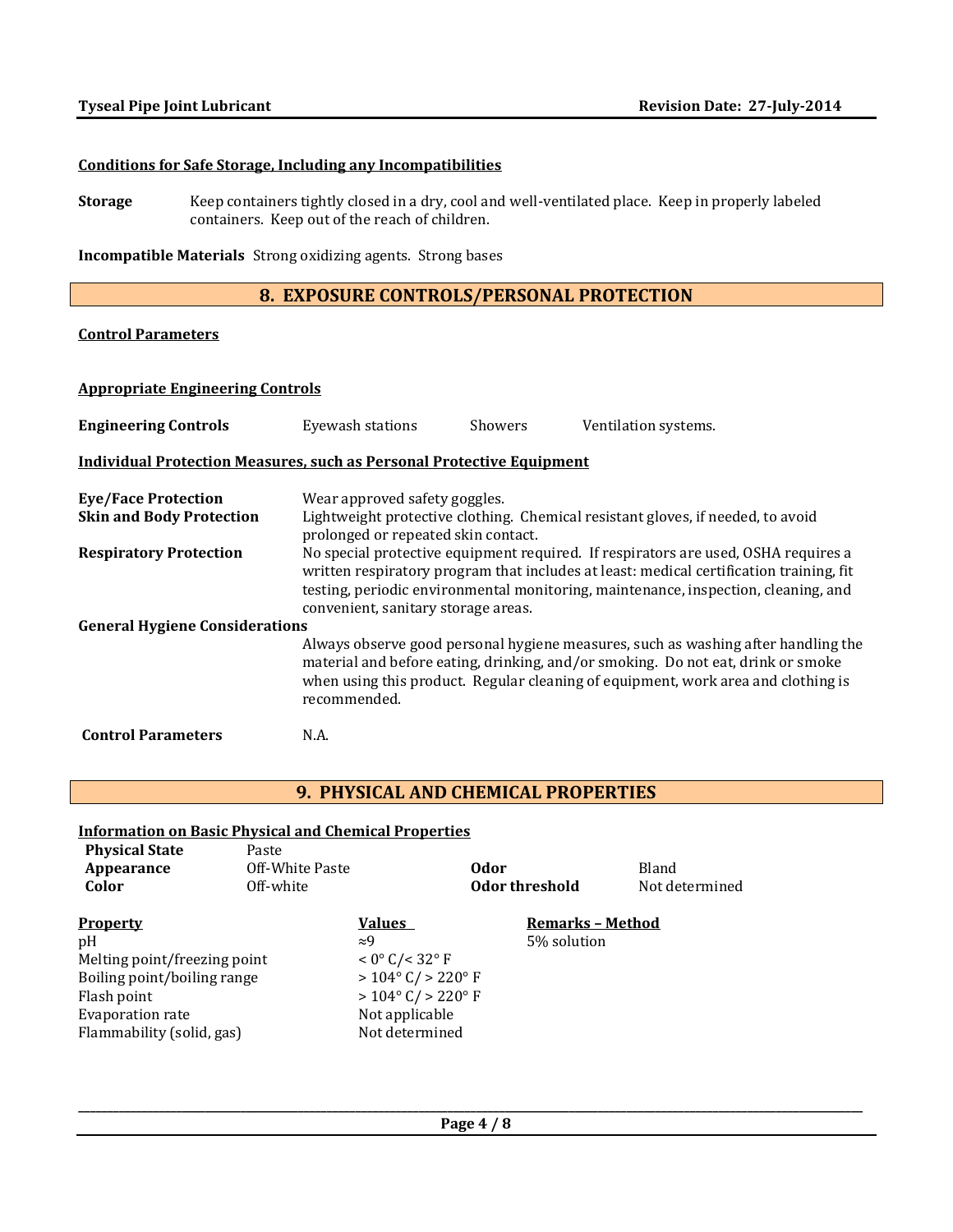| <b>Flammability Limits in Air</b>   |                    |
|-------------------------------------|--------------------|
| <b>Upper Flammability Limits</b>    | Not applicable     |
| <b>Lower Flammability Limits</b>    | Not applicable     |
| <b>Vapor Pressure</b>               | Not applicable     |
| <b>Vapor Density</b>                | Not applicable     |
| <b>Specific Gravity</b>             | 1.2                |
| <b>Water Solubility</b>             | Completely soluble |
| <b>Solubility in other Solvents</b> | Not determined     |
| <b>Partition Coefficient</b>        | Not determined     |
| <b>Autoignition Temperature</b>     | Not determined     |
| <b>Decomposition Temperature</b>    | Not determined     |
| <b>Kinematic Viscosity</b>          | Not determined     |
| <b>Dynamic Viscosity</b>            | Not determined     |
| <b>Explosive Properties</b>         | None               |
| <b>Oxidizing Properties</b>         | None               |
|                                     |                    |

**Other Information VOC Content (%) <**5%

## **10. STABILITY AND REACTIVITY**

#### **Reactivity**

Not reactive under normal conditions

#### **Chemical Stability**

Stable under recommended storage conditions

#### **Possibility of Hazardous Reactions**

None under normal processing

#### **Conditions to Avoid**

Contact with incompatible material

#### **Incompatible Materials**

Strong oxidizing agents

#### **Hazardous Decomposition Products**

Carbon oxides

## **11. TOXICOLOGICAL INFORMATION**

#### **Information on Likely Route of Exposure**

#### **Product Information**

| Inhalation          | Not a likely route of exposure                                                 |
|---------------------|--------------------------------------------------------------------------------|
| <b>Eve Contact</b>  | Causes eve irritation                                                          |
| <b>Skin Contact</b> | May cause mild skin irritation                                                 |
| Ingestion           | Do not taste or swallow                                                        |
| <b>Symptoms</b>     | Direct contact with eyes may cause temporary irritation. Prolonged or repeated |
|                     | contact may dry skin and cause irritation                                      |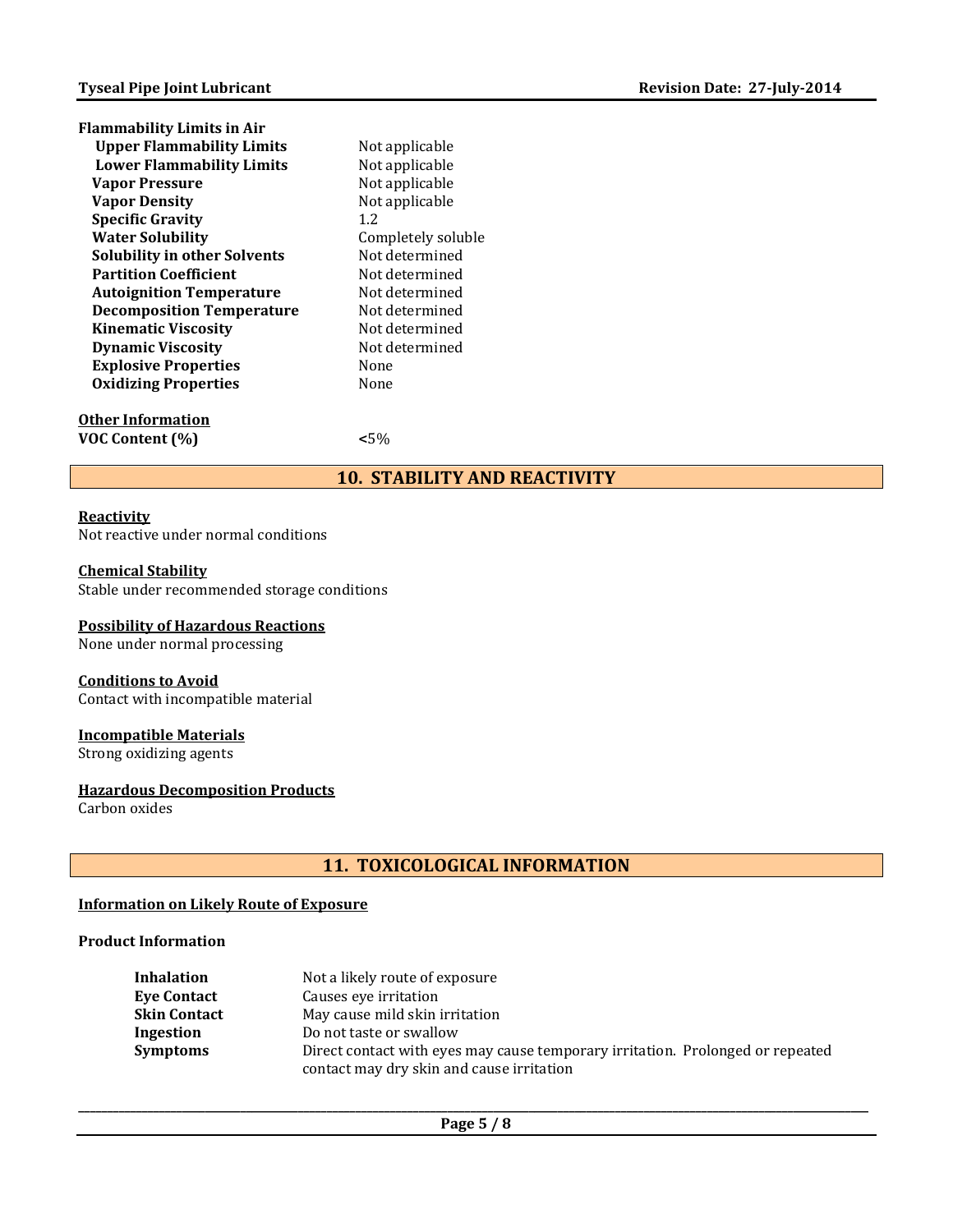## **Delayed and Immediate Effects as well as Chronic Effects from Short and Long-Term Exposure**

**Carcinogenicity** This product does not contain any carcinogens or potential carcinogens as listed by OSHA, IARC or NTP

#### **Numerical Measures of Toxicity – Product**

The following values are calculated based on chapter 3.1 of the GHS document: **LD50 Oral** 22665 mg/kg; Acute toxicity estimate mg/kg mg/L

## **12. ECOLOGICAL INFORMATION**

#### **Ecotoxicity**

The environmental impact of this product has not been fully investigated.

#### **Persistence and Degradability**

No information available.

## **Mobility**

Not Determined.

#### **Other Adverse Effects**

Not Determined.

## **13. DISPOSAL CONSIDERATIONS**

## **Waste Treatment Methods**

| <b>Disposal of Wastes</b>     | Disposal should be in accordance with applicable regional, national and local laws and<br>regulations. Contact your supplier or a licensed contractor for detailed<br>recommendations. |
|-------------------------------|----------------------------------------------------------------------------------------------------------------------------------------------------------------------------------------|
| <b>Contaminated Packaging</b> | Do not re-use empty containers. Disposal should be in accordance with applicable<br>regional, national and local laws and regulations.                                                 |
|                               | <b>14. TRANSPORT INFORMATION</b>                                                                                                                                                       |
|                               |                                                                                                                                                                                        |

| <b>DOT</b>  | Not regulated |
|-------------|---------------|
| <b>IATA</b> | Not regulated |
| <b>IMDG</b> | Not regulated |

## **15. REGULATORY INFORMATION**

## **International Inventories**

| <b>TSCA</b>     | All ingredients appear on inventory                                                                              |
|-----------------|------------------------------------------------------------------------------------------------------------------|
| <b>DSL/NDSL</b> | All components of this product are listed or are exempt                                                          |
|                 | EINECS/ELINCS - European Inventory of Existing Chemical Substances/European List of Notified Chemical Substances |
|                 | not available (N.A.) /                                                                                           |
| $ENCS -$        | Japan Existing and New Chemical Substances/not available (N.A.)                                                  |
| $IECSC -$       | China Inventory of Existing Chemical Substances/not available (N.A.)                                             |
| $KECL -$        | Korean Existing and Evaluated Chemical Substances/not available (N.A.)                                           |
| PICCS-          | Philippines Inventory of Chemicals and Chemical Substances/not available (N.A.)                                  |
|                 |                                                                                                                  |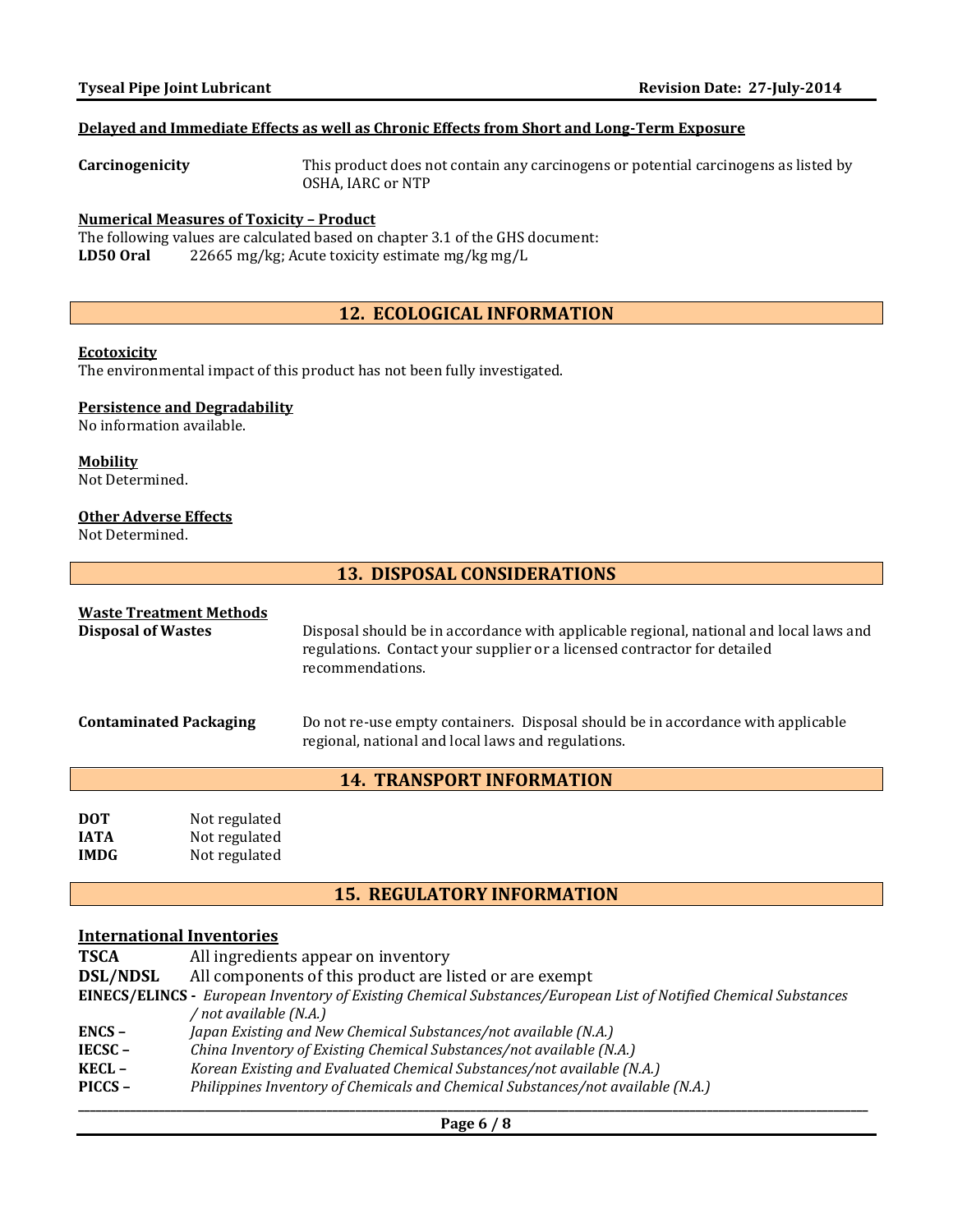#### **Legend:**

 **TSCA -** *United States Toxic Substances Control Act Section 8(b) Inventory*  **DSL/NDSL –** *Canadian Domestic Substances List/Non-Domestic Substances* List  **EINECS/ELINCS -** *European Inventory of Existing Chemical Substances/European List of Notified Chemical Substances*  **ENCS –** *Japan Existing and New Chemical Substances*  **IECSC –** *China Inventory of Existing Chemical Substances*  **KECL –** *Korean Existing and Evaluated Chemical Substances*  **PICCS –** *Philippines Inventory of Chemicals and Chemical Substances*

#### **US Federal Regulations**

Section 313 of Title III of the Superfund Amendments and Reauthorization Act of 1986 (SARA). This product does not contain any chemicals which are subject to the reporting requirements of the Act and Title 40 of the Code of Federal Regulations, Part 372.

#### **SARA 311/312 Hazard Categories**

| Acute Health Hazard               | Yes |
|-----------------------------------|-----|
| Chronic Health Hazard             | N٥  |
| Fire Hazard                       | N٥  |
| Sudden Release of Pressure Hazard | N٥  |
| Reactive Hazard                   | N٥  |

#### **CWA (Clean Water Act)**

This product contains the following substances which are regulated pollutants pursuant to the Clean Water Act (40 CFR 122.21 and 40 CFR 122.42): None known

#### **CERCLA**

This material, as supplied, contains one or more substances regulated as a hazardous substance under the Comprehensive Environmental Response Compensation and Liability Act (CERCLA) (40 CFR 302): None Known

#### **U.S. State Regulations**

#### **California Proposition 65**

This product does not contain any Proposition 65 chemicals.

#### **U.S. State Right-to-Know Regulations:** Not applicable

#### **U.S. EPA Label Information**

**EPA Pesticide Registration Number:** Not Applicable

| <b>16. OTHER INFORMATION</b>                                         |  |                                           |                          |                              |                                              |
|----------------------------------------------------------------------|--|-------------------------------------------|--------------------------|------------------------------|----------------------------------------------|
| <b>NFPA</b>                                                          |  | <b>Health Hazards</b>                     | <b>Flammability</b><br>O | Instability<br>0             | <b>Special Hazards</b><br>Not determined     |
| <b>HMIS</b>                                                          |  | <b>Health Hazards</b>                     | <b>Flammability</b><br>0 | <b>Physical Hazards</b><br>0 | <b>Personal Protection</b><br>Not determined |
| <b>Issuance Date</b><br><b>Revision Date</b><br><b>Revision Note</b> |  | 18-Feb-2014<br>27-July-2014<br>New format |                          |                              |                                              |
|                                                                      |  |                                           | Page 7 / 8               |                              |                                              |